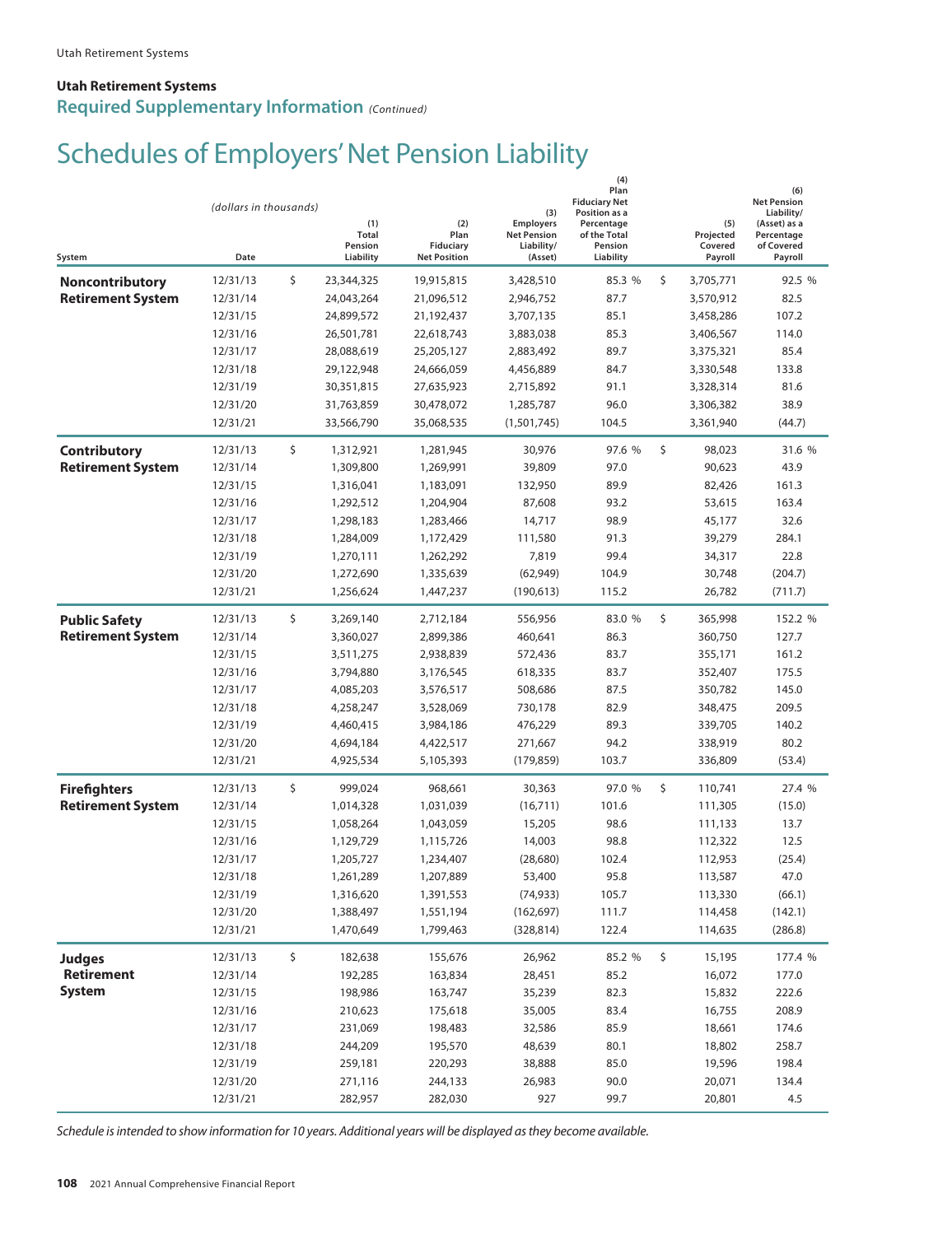## **Required Supplementary Information** (Continued) **Utah Retirement Systems**

#### **Net Pension Liability** *(Concluded)* **Schedules of Employers' Net Pension Liability** (Concluded)

| System                      | (dollars in thousands)<br>Date | (1)<br><b>Total</b><br>Pension<br>Liability | (2)<br>Plan<br>Fiduciary<br><b>Net Position</b> | (3)<br><b>Employers</b><br><b>Net Pension</b><br>Liability/<br>(Asset) | (4)<br>Plan<br><b>Fiduciary Net</b><br>Position as a<br>Percentage<br>of the Total<br>Pension<br>Liability | (5)<br>Projected<br>Covered<br>Payroll | (6)<br><b>Net Pension</b><br>Liability/<br>(Asset) as a<br>Percentage<br>of Covered<br>Payroll |
|-----------------------------|--------------------------------|---------------------------------------------|-------------------------------------------------|------------------------------------------------------------------------|------------------------------------------------------------------------------------------------------------|----------------------------------------|------------------------------------------------------------------------------------------------|
| <b>Utah Governors</b>       | 12/31/13                       | \$<br>11,879                                | 10,166                                          | 1,713                                                                  | 85.6 %                                                                                                     | \$<br>390                              | 439.2 %                                                                                        |
| and Legislators             | 12/31/14                       | 12,267                                      | 10,366                                          | 1,901                                                                  | 84.5                                                                                                       | 928                                    | 204.8                                                                                          |
| <b>Retirement Plan</b>      | 12/31/15                       | 12,247                                      | 10,039                                          | 2,208                                                                  | 82.0                                                                                                       | 943                                    | 234.1                                                                                          |
|                             | 12/31/16                       | 12,654                                      | 10,352                                          | 2,302                                                                  | 81.8                                                                                                       | 799                                    | 288.1                                                                                          |
|                             | 12/31/17                       | 13,074                                      | 11,220                                          | 1,854                                                                  | 85.8                                                                                                       | 722                                    | 256.6                                                                                          |
|                             | 12/31/18                       | 13,177                                      | 10,537                                          | 2,640                                                                  | 80.0                                                                                                       | 639                                    | 413.1                                                                                          |
|                             | 12/31/19                       | 13,053                                      | 11,344                                          | 1,709                                                                  | 86.9                                                                                                       | 639                                    | 267.4                                                                                          |
|                             | 12/31/20                       | 13,330                                      | 12,055                                          | 1,275                                                                  | 90.4                                                                                                       | 757                                    | 168.4                                                                                          |
|                             | 12/31/21                       | 13,202                                      | 13,425                                          | (223)                                                                  | 101.7                                                                                                      | 719                                    | (31.0)                                                                                         |
| <b>Tier 2 Public</b>        | 12/31/13                       | \$<br>48.292                                | 47,690                                          | 602                                                                    | 98.8 %                                                                                                     | \$<br>353,227                          | 0.2 %                                                                                          |
| <b>Employees</b>            | 12/31/14                       | 86,261                                      | 89,291                                          | (3,030)                                                                | 103.5                                                                                                      | 492,882                                | (0.6)                                                                                          |
| <b>Contributory</b>         | 12/31/15                       | 140,321                                     | 140,539                                         | (218)                                                                  | 100.2                                                                                                      | 637,560                                | 0.0                                                                                            |
| <b>Retirement</b>           | 12/31/16                       | 228,450                                     | 217,293                                         | 11,157                                                                 | 95.1                                                                                                       | 822,196                                | 1.4                                                                                            |
| <b>System</b>               | 12/31/17                       | 338,035                                     | 329,218                                         | 8,817                                                                  | 97.4                                                                                                       | 996,965                                | 0.9                                                                                            |
|                             | 12/31/18                       | 467,461                                     | 424,633                                         | 42,828                                                                 | 90.8                                                                                                       | 1,171,543                              | 3.7                                                                                            |
|                             | 12/31/19                       | 634,074                                     | 611,583                                         | 22,491                                                                 | 96.5                                                                                                       | 1,380,488                              | 1.6                                                                                            |
|                             | 12/31/20                       | 846,868                                     | 832,485                                         | 14,383                                                                 | 98.3                                                                                                       | 1,609,102                              | 0.9                                                                                            |
|                             | 12/31/21                       | 1,111,694                                   | 1,154,018                                       | (42, 324)                                                              | 103.8                                                                                                      | 1,810,502                              | (2.3)                                                                                          |
| <b>Tier 2 Public Safety</b> | 12/31/13                       | \$<br>3,345                                 | 3,935                                           | (590)                                                                  | 117.6 %                                                                                                    | \$<br>20,215                           | (2.9)%                                                                                         |
| and Firefighter             | 12/31/14                       | 7,226                                       | 8,705                                           | (1, 479)                                                               | 120.5                                                                                                      | 35,019                                 | (4.2)                                                                                          |
| <b>Contributory</b>         | 12/31/15                       | 13,628                                      | 15,089                                          | (1,461)                                                                | 110.7                                                                                                      | 53,276                                 | (2.7)                                                                                          |
| <b>Retirement System</b>    | 12/31/16                       | 24,266                                      | 25,135                                          | (869)                                                                  | 103.6                                                                                                      | 74,834                                 | (1.2)                                                                                          |
|                             | 12/31/17                       | 39,023                                      | 40,180                                          | (1, 157)                                                               | 103.0                                                                                                      | 98,113                                 | (1.2)                                                                                          |
|                             | 12/31/18                       | 56,841                                      | 54,336                                          | 2,505                                                                  | 95.6                                                                                                       | 123,439                                | 2.0                                                                                            |
|                             | 12/31/19                       | 90,787                                      | 81,381                                          | 9,406                                                                  | 89.6                                                                                                       | 156,778                                | 6.0                                                                                            |
|                             | 12/31/20                       | 129,253                                     | 120,284                                         | 8,969                                                                  | 93.1                                                                                                       | 188,667                                | 4.8                                                                                            |
|                             | 12/31/21                       | 177,580                                     | 182,634                                         | (5,054)                                                                | 102.8                                                                                                      | 223,892                                | (2.3)                                                                                          |
| <b>All Retirement</b>       | 12/31/13                       | \$<br>29,171,564                            | 25,096,072                                      | 4,075,492                                                              | 86.0 %                                                                                                     | \$<br>4,669,560                        | 87.3 %                                                                                         |
| <b>Systems</b>              | 12/31/14                       | 30,025,458                                  | 26,569,124                                      | 3,456,334                                                              | 88.5                                                                                                       | 4,679,491                              | 73.9                                                                                           |
|                             | 12/31/15                       | 31,150,334                                  | 26,686,840                                      | 4,463,494                                                              | 85.7                                                                                                       | 4,714,627                              | 94.7                                                                                           |
|                             | 12/31/16                       | 33,194,895                                  | 28,544,316                                      | 4,650,579                                                              | 86.0                                                                                                       | 4,839,495                              | 96.1                                                                                           |
|                             | 12/31/17                       | 35,298,933                                  | 31,878,618                                      | 3,420,315                                                              | 90.3                                                                                                       | 4,998,694                              | 68.4                                                                                           |
|                             | 12/31/18                       | 36,708,181                                  | 31,259,522                                      | 5,448,659                                                              | 85.2                                                                                                       | 5,146,312                              | 105.9                                                                                          |
|                             | 12/31/19                       | 38,396,056                                  | 35,198,555                                      | 3,197,501                                                              | 91.7                                                                                                       | 5,373,167                              | 59.5                                                                                           |
|                             | 12/31/20                       | 40,379,797                                  | 38,996,379                                      | 1,383,418                                                              | 96.6                                                                                                       | 5,609,104                              | 24.7                                                                                           |
|                             | 12/31/21                       | 42,805,030                                  | 45,052,735                                      | (2,247,705)                                                            | 105.3                                                                                                      | 5,896,080                              | (38.1)                                                                                         |

*Schedule is intended to show information for 10 years. Additional years will be displayed as they become available.*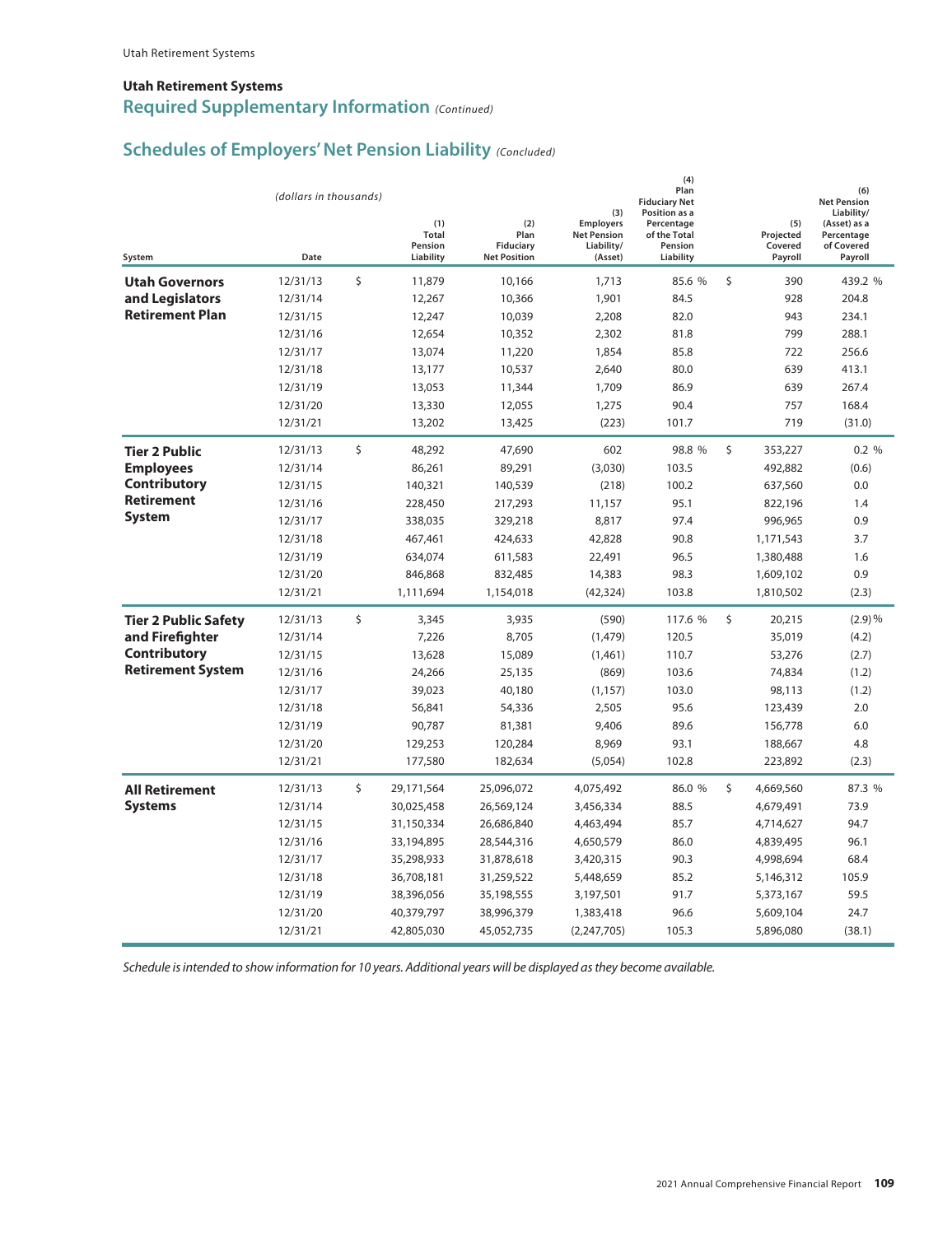#### **Utah Retirement Systems Required Supplementary Information** *(Continued)*

## Schedules of Employer Contributions Schedules of Employer Contributions

*(dollars in thousands) (dollars in thousands)*

| System                   | <b>Year Ended</b><br>December 31 | <b>Actuarial</b><br>Determined<br>Contribution* | <b>Contributions</b><br>in Relation to<br>the Actuarial<br>Determined<br>Contribution | Contribution<br>Deficiency<br>(Excess) | Projected<br>Covered<br>Payroll | <b>Contributions</b><br>as a<br>Percentage<br>of Covered<br>Payroll** |
|--------------------------|----------------------------------|-------------------------------------------------|---------------------------------------------------------------------------------------|----------------------------------------|---------------------------------|-----------------------------------------------------------------------|
| Noncontributory          | 2012                             | \$<br>644,907                                   | 644,907                                                                               | $\overline{\phantom{0}}$               | 3,794,929                       | 16.99 %                                                               |
| <b>Retirement System</b> | 2013                             | 710,933                                         | 710,933                                                                               | —                                      | 3,705,771                       | 19.18                                                                 |
|                          | 2014                             | 772,420                                         | 772,420                                                                               | —                                      | 3,570,912                       | 21.63                                                                 |
|                          | 2015                             | 813,449                                         | 813,449                                                                               | $\overline{\phantom{0}}$               | 3,458,286                       | 23.52                                                                 |
|                          | 2016                             | 831,631                                         | 831,631                                                                               |                                        | 3,406,567                       | 24.41                                                                 |
|                          | 2017                             | 854,255                                         | 854,255                                                                               | $\overline{\phantom{0}}$               | 3,375,321                       | 25.31                                                                 |
|                          | 2018                             | 858,444                                         | 858,444                                                                               |                                        | 3,330,548                       | 25.77                                                                 |
|                          | 2019                             | 888,078                                         | 888,078                                                                               | -                                      | 3,328,314                       | 26.68                                                                 |
|                          | 2020                             | 912,525                                         | 912,525                                                                               | $\overline{\phantom{0}}$               | 3,306,382                       | 27.60                                                                 |
|                          | 2021                             | 942,910                                         | 942,910                                                                               | -                                      | 3,361,940                       | 28.05                                                                 |
| <b>Contributory</b>      | 2012                             | \$<br>11,705                                    | 11,705                                                                                | $\overline{\phantom{0}}$               | 103,074                         | 11.36 %                                                               |
| <b>Retirement System</b> | 2013                             | 12,874                                          | 12,874                                                                                | $\overline{\phantom{0}}$               | 98,023                          | 13.13                                                                 |
|                          | 2014                             | 12,954                                          | 12,954                                                                                |                                        | 90,623                          | 14.29                                                                 |
|                          | 2015                             | 11,719                                          | 11,719                                                                                | --                                     | 82,426                          | 14.22                                                                 |
|                          | 2016                             | 8,188                                           | 8,188                                                                                 |                                        | 53,615                          | 15.27                                                                 |
|                          | 2017                             | 7,946                                           | 7,946                                                                                 | —                                      | 45,177                          | 17.59                                                                 |
|                          | 2018                             | 6,027                                           | 6,027                                                                                 | -                                      | 39,279                          | 15.34                                                                 |
|                          | 2019                             | 5,433                                           | 5,433                                                                                 | -                                      | 34,317                          | 15.83                                                                 |
|                          | 2020                             | 4,759                                           | 4,759                                                                                 |                                        | 30,748                          | 15.48                                                                 |
|                          | 2021                             | 4,204                                           | 4,204                                                                                 |                                        | 26,782                          | 15.70                                                                 |
| <b>Public Safety</b>     | 2012                             | \$<br>117,975                                   | 117,975                                                                               | —                                      | 366,471                         | 32.19 %                                                               |
| <b>Retirement System</b> | 2013                             | 128,744                                         | 128,744                                                                               | $\overline{\phantom{0}}$               | 365,998                         | 35.18                                                                 |
|                          | 2014                             | 135,588                                         | 135,588                                                                               |                                        | 360,750                         | 37.59                                                                 |
|                          | 2015                             | 141,024                                         | 141,024                                                                               | -                                      | 355,171                         | 39.71                                                                 |
|                          | 2016                             | 147,099                                         | 147,099                                                                               | ÷                                      | 352,407                         | 41.74                                                                 |
|                          | 2017                             | 145,814                                         | 145,814                                                                               | -                                      | 350,783                         | 41.57                                                                 |
|                          | 2018                             | 147,101                                         | 147,101                                                                               |                                        | 348,475                         | 42.21                                                                 |
|                          | 2019                             | 150,467                                         | 150,467                                                                               | —                                      | 339,705                         | 44.29                                                                 |
|                          | 2020<br>2021                     | 150,512<br>152,524                              | 150,512<br>152,524                                                                    | $\overline{\phantom{0}}$               | 338,919<br>336,809              | 44.41<br>45.29                                                        |
|                          | 2012                             | \$                                              | 17,321                                                                                | $\overline{\phantom{0}}$               | 110,608                         | 15.66 %                                                               |
| <b>Firefighters</b>      | 2013                             | 17,321<br>14,779                                | 14,779                                                                                |                                        | 110,741                         | 13.35                                                                 |
| <b>Retirement System</b> | 2014                             | 19,668                                          | 19,668                                                                                | -                                      | 111,305                         | 17.67                                                                 |
|                          | 2015                             | 23,908                                          | 23,908                                                                                | -                                      | 111,133                         | 21.51                                                                 |
|                          | 2016                             | 17,523                                          | 17,523                                                                                |                                        | 112,322                         | 15.60                                                                 |
|                          | 2017                             | 7,938                                           | 7,938                                                                                 | $\overline{\phantom{0}}$               | 112,953                         | 7.03                                                                  |
|                          | 2018                             | 15,768                                          | 15,768                                                                                |                                        | 113,587                         | 13.88                                                                 |
|                          | 2019                             | 49,302                                          | 49,302                                                                                |                                        | 113,330                         | 43.50                                                                 |
|                          | 2020                             | 27,769                                          | 27,769                                                                                |                                        | 114,458                         | 24.26                                                                 |
|                          | 2021                             | 28,635                                          | 28,635                                                                                |                                        | 114,635                         | 24.98                                                                 |
| <b>Judges</b>            | 2012                             | \$<br>5,898                                     | 5,898                                                                                 |                                        | 14,885                          | 39.62 %                                                               |
| Retirement               | 2013                             | 6,488                                           | 6,488                                                                                 |                                        | 15,195                          | 42.70                                                                 |
| <b>System</b>            | 2014                             | 7,113                                           | 7,113                                                                                 |                                        | 16,072                          | 44.26                                                                 |
|                          | 2015                             | 8,208                                           | 8,208                                                                                 |                                        | 15,832                          | 51.84                                                                 |
|                          | 2016                             | 8,852                                           | 8,852                                                                                 |                                        | 16,755                          | 52.83                                                                 |
|                          | 2017                             | 9,040                                           | 9,040                                                                                 |                                        | 18,661                          | 48.44                                                                 |
|                          | 2018                             | 9,609                                           | 9,609                                                                                 |                                        | 18,802                          | 51.11                                                                 |
|                          | 2019                             | 10,036                                          | 10,036                                                                                |                                        | 19,596                          | 51.21                                                                 |
|                          | 2020                             | 10,056                                          | 10,056                                                                                |                                        | 20,071                          | 50.10                                                                 |
|                          | 2021                             | 10,303                                          | 10,303                                                                                |                                        | 20,801                          | 49.53                                                                 |

*\*Contributions for the Tier 1 Systems include contributions received on the Tier 2 payroll to help finance the unfunded \*Contributions for the Tier 1 Systems include contributions actuarial accrued liability of the Tier 1 Systems. received on the Tier 2 payroll to help finance the unfunded \*\*Contributions as a percentage of covered payroll may be different than the board certified rate due to rounding actuarial accrued liability of the Tier 1 Systems.*

*\*\*Contributions as a percentage of covered payroll may be different than the board certified rate due to rounding and other administrative issues.*